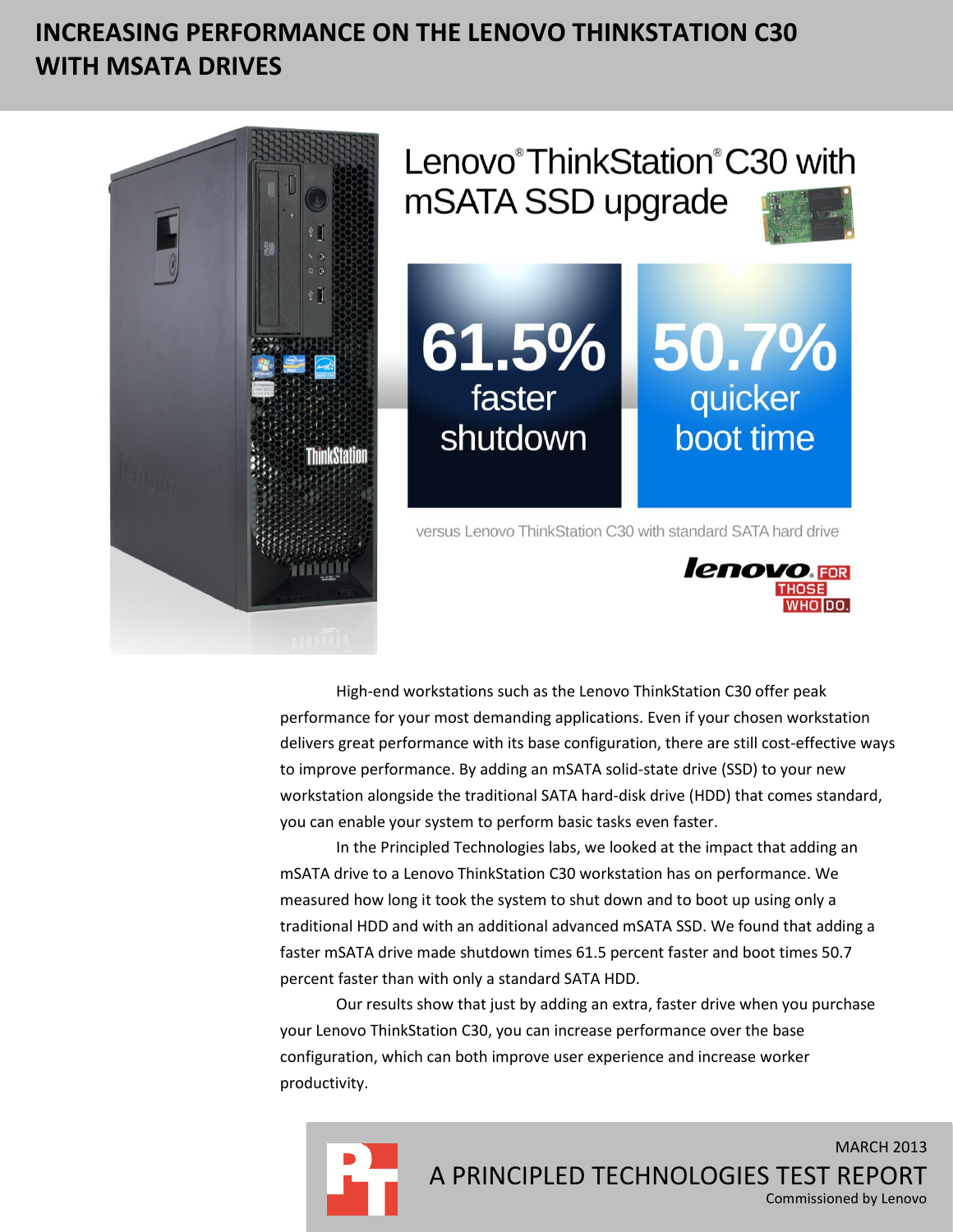### **INCREASE PERFORMANCE BY ADDING FASTER DRIVES**

Though your workstation can get the job done, you should consider upgrading key hardware within the system to increase performance. Adding a faster mSATA SSD to the base configuration can dramatically increase performance for only a small additional investment, while letting you enjoy the capacity of the SATA HDD that remains.

We tested the shutdown and boot performance of a Lenovo ThinkStation C30 configured two ways: 1) with the operating system (OS) running on the standard SATA HDD and 2) keeping the SATA HDD but adding an mSATA SSD and moving the OS to it. We used the Windows Assessment and Deployment Kit (ADK), a Microsoft tool that helps evaluate systems on several criteria, to test boot and shutdown performance. For more information about Windows ADK, visi[t http://www.microsoft.com/en](http://www.microsoft.com/en-us/download/details.aspx?id=28997)[us/download/details.aspx?id=28997.](http://www.microsoft.com/en-us/download/details.aspx?id=28997)

Adding an mSATA SSD to the Lenovo ThinkStation C30 vastly improved the boot and shutdown times for the system. As Figure 1 shows, the ThinkStation C30 configuration with the mSATA SSD shut down in only 6.2 seconds -- 61.5 percent faster than the 16.0 seconds it took the same system with only a SATA HDD.



**Figure 1: When we added an mSATA SSD, the Lenovo ThinkStation C30 shut down 61.5 percent faster than when it used only a SATA HDD.**

> Figure 2 compares the boot times for the Lenovo ThinkStation C30 using a base SATA HDD configuration and when we added a faster mSATA SSD. The mSATA SSD configuration booted in just 23.1 seconds -- 50.7 percent faster than the 46.9 seconds it took the ThinkStation C30 using only the traditional HDD.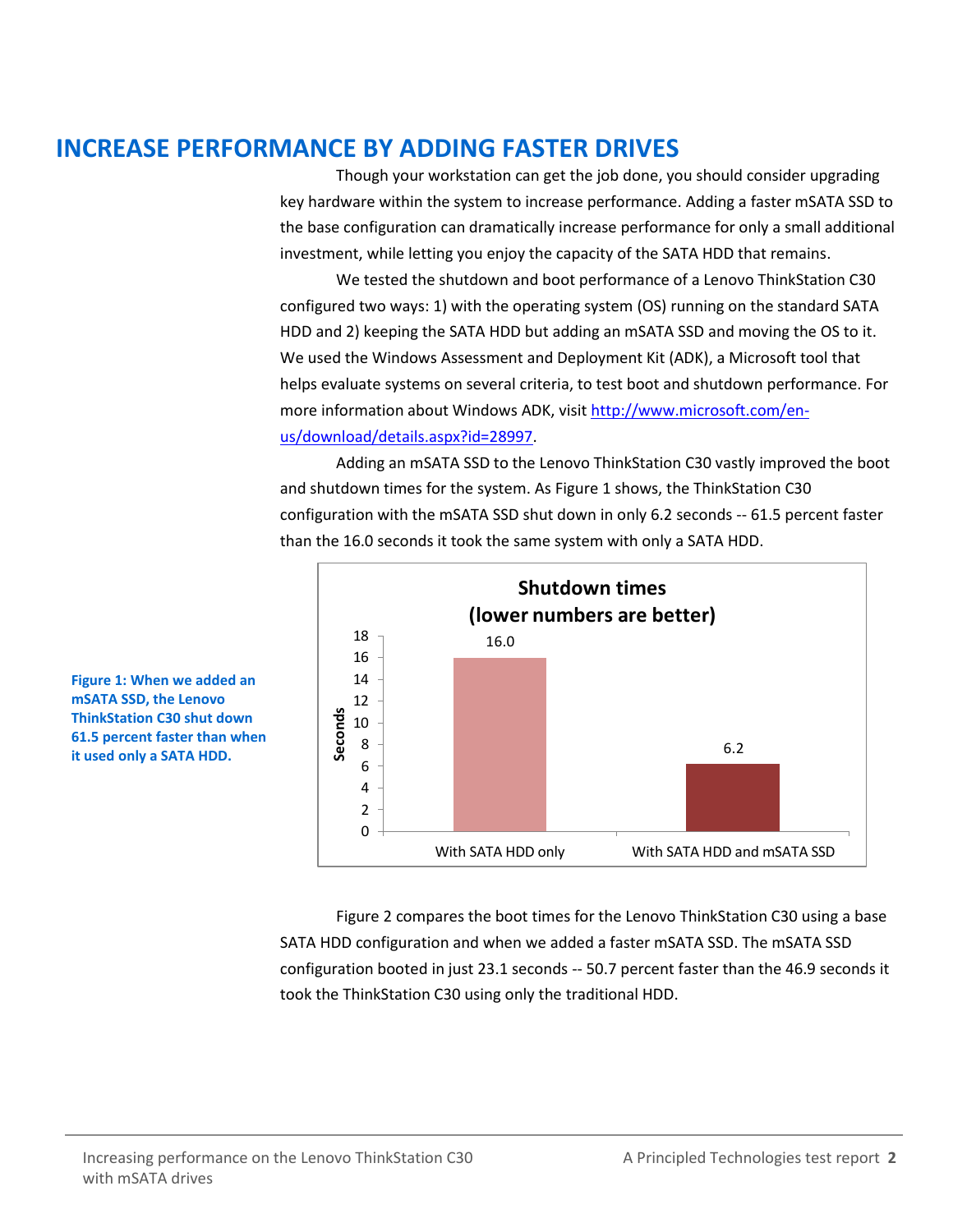

**mSATA SSD, the Lenovo ThinkStation C30 booted 50.7 percent faster than when it used only a SATA HDD.**

**Figure 2: When we added an** 

Figure 3 details the results of our boot and shutdown time tests. We ran each test three times and report the median result.

|                           | <b>Lenovo ThinkStation</b><br><b>C30 with SATA HDD</b><br>only | <b>Lenovo ThinkStation</b><br><b>C30 with SATA HDD</b><br>and mSATA SSD | <b>Percent win when</b><br>adding mSATA SSD |
|---------------------------|----------------------------------------------------------------|-------------------------------------------------------------------------|---------------------------------------------|
| Shutdown duration (sec)   | 16.0                                                           | 6.2                                                                     | 61.5%                                       |
| Total boot duration (sec) | 46.9                                                           | 23.1                                                                    | 50.7%                                       |

**Figure 3: Test results for the shutdown and boot time tests. Lower numbers are better.**

#### **IN CONCLUSION**

Maximizing the performance of your workstation through cost-effective drive additions can help you get the most out of your system. In our tests, we found that the Lenovo ThinkStation C30 booted 50.7 percent faster and shut down 61.5 percent faster when we added an mSATA SSD to a base configuration with a SATA HDD. These results show that adding an mSATA SSD to your new workstation is a great strategy to help maximize the performance of your Lenovo ThinkStation C30.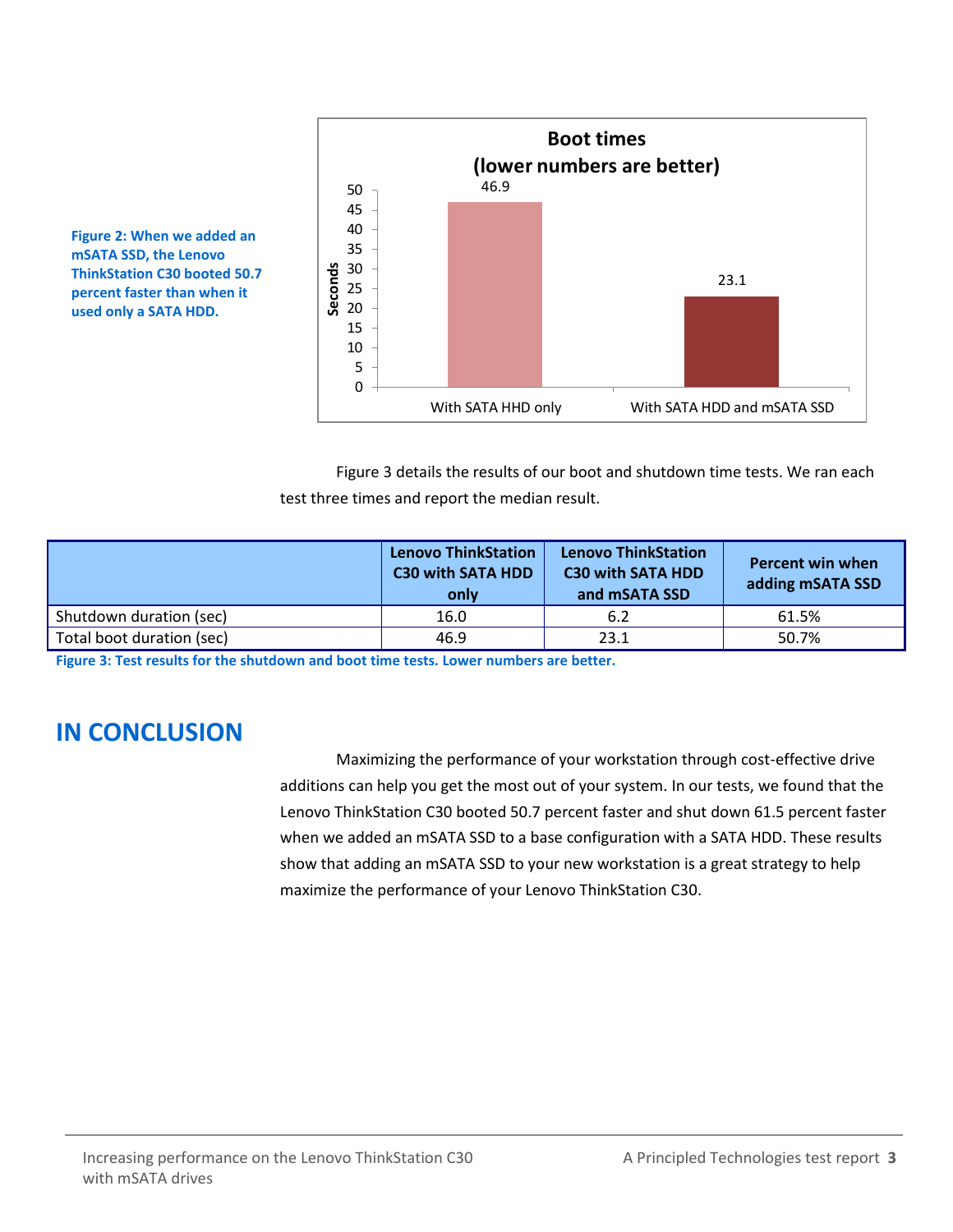## **APPENDIX A – SYSTEM CONFIGURATION INFORMATION**

Figure 4 provides detailed configuration information for the test system.

| <b>System</b>                                 | <b>Lenovo ThinkStation C30</b>  |
|-----------------------------------------------|---------------------------------|
| General                                       |                                 |
| Number of processor packages                  | $\overline{2}$                  |
| Number of cores per processor                 | 4                               |
| Number of hardware threads per core           | 1                               |
| Total number of system threads                | 8                               |
| System power management policy                | <b>ThinkCentre Default</b>      |
| Processor power-saving option                 | <b>EIST</b>                     |
| <b>CPU</b>                                    |                                 |
| Vendor                                        | Intel <sup>®</sup>              |
| Name                                          | Xeon <sup>®</sup>               |
| Model number                                  | E5-2603                         |
| Stepping                                      | M <sub>1</sub>                  |
| Socket type                                   | LGA2011                         |
| <b>Bus/Core Ratio</b>                         | 18                              |
| Core frequency (GHz)                          | 1.80                            |
| Intel QuickPath Interconnect Speed            | $6.4$ GT/s                      |
| L1 cache                                      | 256 KB (32 KB + 32 KB per core) |
| L <sub>2</sub> cache                          | 1 MB (256 KB per core)          |
| L3 cache                                      | 10 MB (shared)                  |
| Platform                                      |                                 |
| Vendor                                        | Lenovo                          |
| Motherboard chipset                           | Intel C602                      |
| <b>BIOS</b> name and version                  | Lenovo A1KT39AUS (08/10/2012)   |
| <b>Memory module(s)</b>                       |                                 |
| Vendor and model number                       | Micron MT9JSF25672PZ-1G6M1FE    |
| <b>Type</b>                                   | PC3-12800                       |
| Speed (MHz)                                   | 1,600                           |
| Speed running in the system (MHz)             | 1,600                           |
| Timing/Latency (tCL-tRCD-tRP-tRASmin)         | $7 - 7 - 7 - 19$                |
| Size (MB)                                     | 2,048                           |
| Number of memory module(s)                    | 4                               |
| Total amount of system RAM (GB)               | 8                               |
| Chip organization (single-sided/double-sided) | Double-sided                    |
| Channel (single/dual/quad)                    | Quad                            |
| <b>Drives</b>                                 |                                 |
| Drive #1 -SATA drive tests                    |                                 |
| Vendor and model number                       | Seagate ST500DM002-1BD14        |
| Size (GB)                                     | 500                             |
| Buffer size (MB)                              | 16                              |
| <b>RPM</b>                                    | 7,200                           |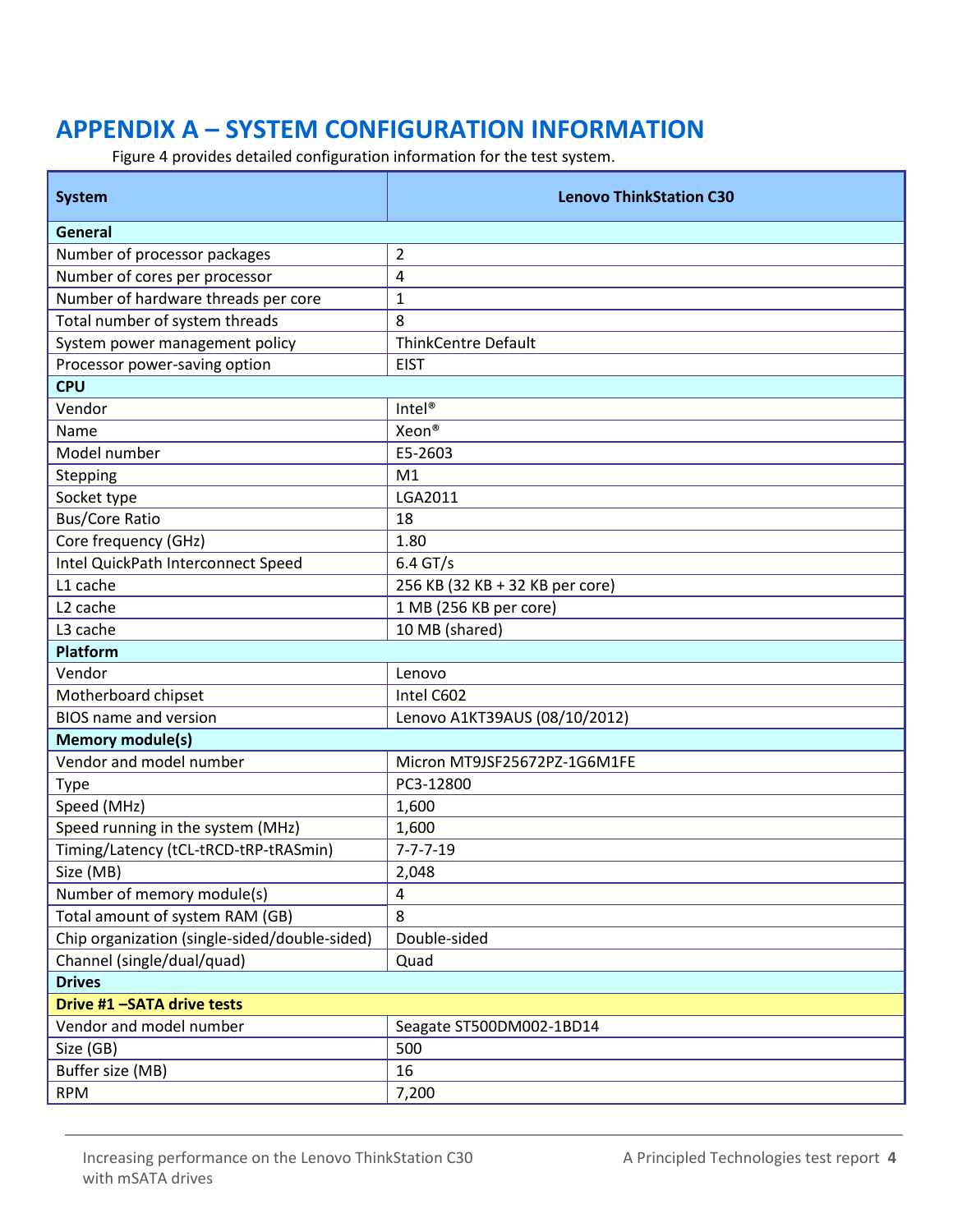| <b>System</b>                        | <b>Lenovo ThinkStation C30</b>                                 |  |  |
|--------------------------------------|----------------------------------------------------------------|--|--|
| <b>Type</b>                          | SATA 6.0Gb/s                                                   |  |  |
| Controller                           | Intel C600 Series Chipset SATA RAID Controller                 |  |  |
| <b>Driver</b>                        | Intel 3.2.0.1126 (06/20/2012)                                  |  |  |
| Drive #2 - mSATA drive tests         |                                                                |  |  |
| Vendor and model number              | Samsung <sup>®</sup> MZMPC128 m-SATA                           |  |  |
| Size (GB)                            | 128                                                            |  |  |
| <b>Type</b>                          | SATA 6.0Gb/s                                                   |  |  |
| Controller                           | Intel C600 Series Chipset SATA RAID Controller                 |  |  |
| Driver                               | Intel 3.2.0.1126 (06/20/2012)                                  |  |  |
| <b>Operating system</b>              |                                                                |  |  |
| Name                                 | Microsoft <sup>®</sup> Windows <sup>®</sup> 7 Professional x64 |  |  |
| <b>Build number</b>                  | 7601                                                           |  |  |
| Service Pack                         | $\mathbf{1}$                                                   |  |  |
| File system                          | <b>NTFS</b>                                                    |  |  |
| Kernel                               | ACPI x64-based PC                                              |  |  |
| Language                             | English                                                        |  |  |
| Microsoft DirectX version            | 11                                                             |  |  |
| <b>Graphics</b>                      |                                                                |  |  |
| Vendor and model number              | NVIDIA <sup>®</sup> Quadro <sup>®</sup> 600                    |  |  |
| Type                                 | <b>Discrete</b>                                                |  |  |
| Chipset                              | Quadro 600                                                     |  |  |
| <b>BIOS</b> version                  | 70.8.7c.0.1                                                    |  |  |
| Total available graphics memory (MB) | 4,839                                                          |  |  |
| Dedicated video memory (MB)          | 1,024                                                          |  |  |
| System video memory (MB)             | 0                                                              |  |  |
| Shared system memory (MB)            | 3,815                                                          |  |  |
| Resolution                           | 1,280 x 1,024                                                  |  |  |
| Driver                               | NVIDIA 8.17.12.7642 (12/10/2011)                               |  |  |
| Sound card/subsystem                 |                                                                |  |  |
| Vendor and model number              | Realtek High Definition Audio                                  |  |  |
| Driver                               | Realtek 6.0.1.6581 (02/29/2012)                                |  |  |
| Ethernet #1                          |                                                                |  |  |
| Vendor and model number              | Intel 82579LM Gigabit                                          |  |  |
| Driver                               | Intel 11.15.16.0 (01/11/2012)                                  |  |  |
| <b>Optical drive(s)</b>              |                                                                |  |  |
| Vendor and model number              | LG DH40N                                                       |  |  |
| <b>Type</b>                          | DVD-ROM                                                        |  |  |
| <b>USB ports</b>                     |                                                                |  |  |
| Number                               | 12                                                             |  |  |
| Type                                 | 10 x USB 2.0, 2 x USB 3.0                                      |  |  |
| Other                                | Serial port                                                    |  |  |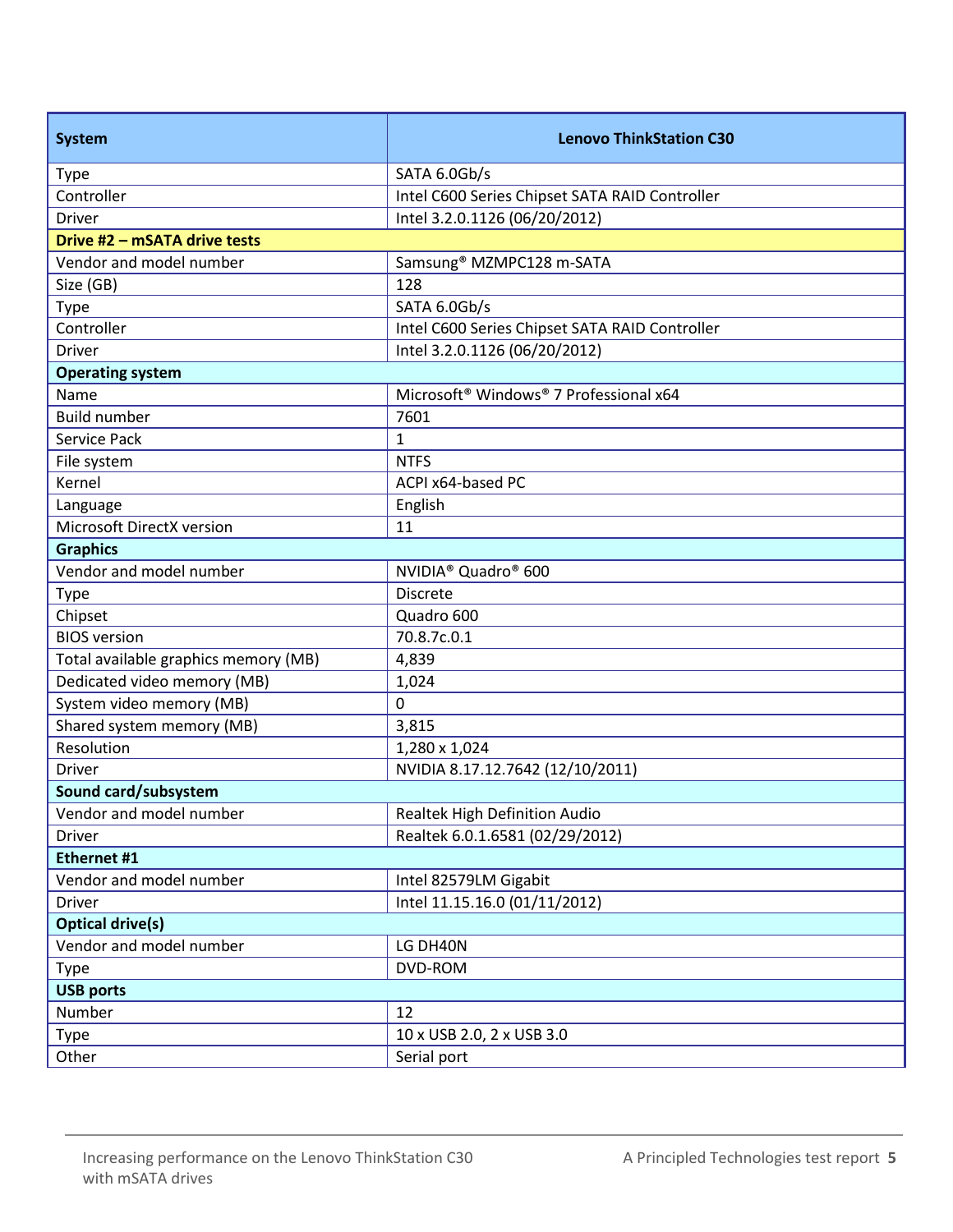| <b>System</b>        | <b>Lenovo ThinkStation C30</b> |  |
|----------------------|--------------------------------|--|
| <b>Monitor</b>       |                                |  |
| Type                 | ViewSonic <sup>®</sup> VG730m  |  |
| Screen size (inches) | 17                             |  |
| Refresh rate (Hz)    | 60                             |  |

**Figure 4: Configuration information for the test system.**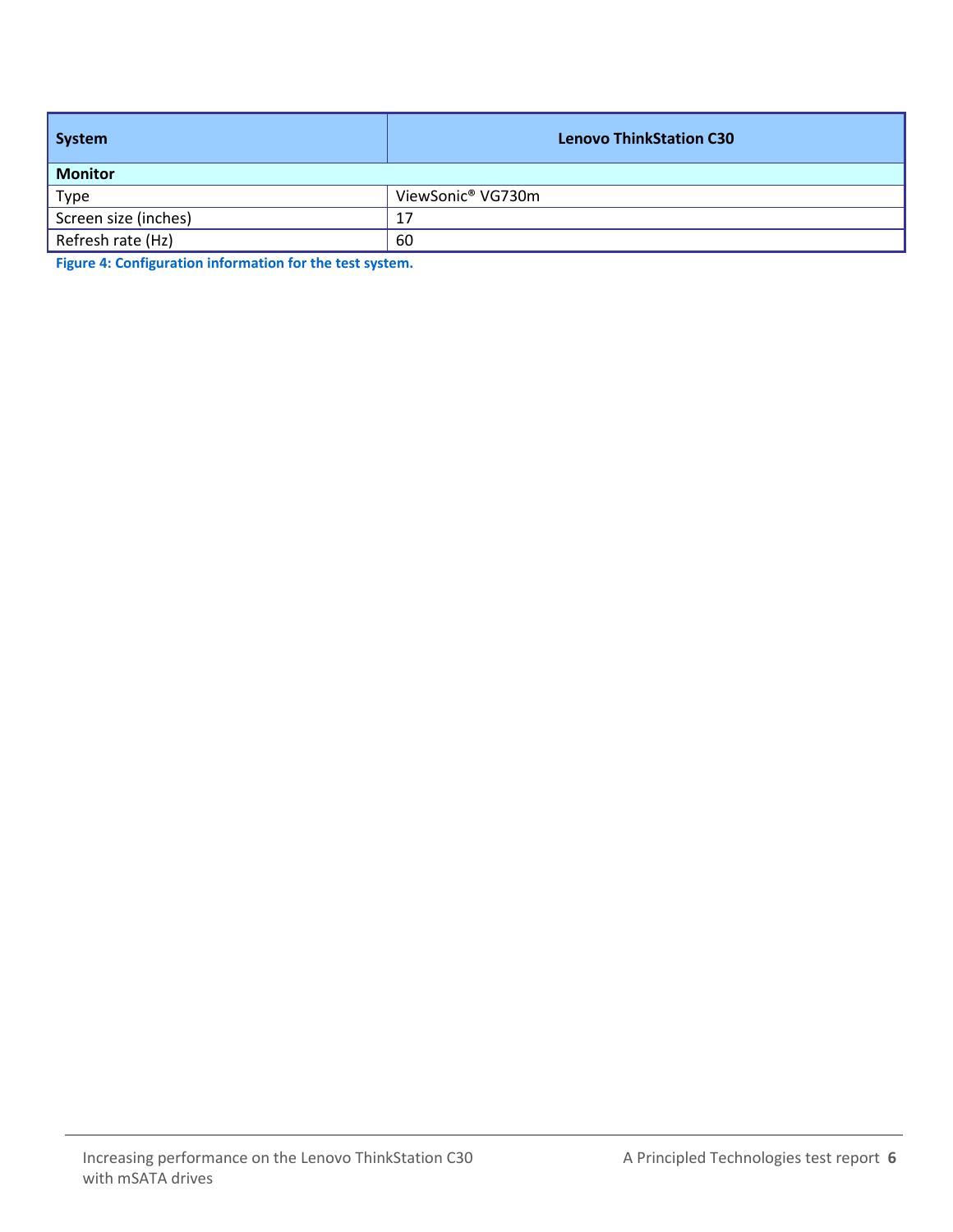## **APPENDIX B - HOW WE TESTED**

#### **Installing the OS on the mSATA SSD**

- 1. Create recovery disks using the Lenovo Recovery Disk utility.
- 2. Power down the workstation, and disconnect the power.
- 3. Disconnect the SATA HDD.
- 4. Insert the mSATA SSD into the mPCIe slot on the motherboard.
- 5. Reconnect the power, boot to the recovery disks, and install the factory image onto the mSATA SSD.
- 6. Verify the mSATA SSD is the first boot option in the BIOS.
- 7. Power down the workstation, and disconnect the power.
- 8. Reconnect the SATA HDD.

#### **Windows ADK Boot Performance Assessment (Full Boot) test**

- 1. Boot the system and bring up an administrative command prompt:
	- a. Select Windows Start orb.
	- b. Type cmd and right-click on cmd.exe.
	- c. Select Run as administrator.
- 2. Type Cmd.exe /c start /wait Rundll32.exe advapi32.dll, ProcessIdleTasks
- 3. Do not interact with the system until the command exits.
- 4. After the command exits wait 5 minutes before running the test.
- 5. Launch the Windows Assessment Console by clicking Windows Start orb $\rightarrow$ All Programs $\rightarrow$ Windows Kits→Windows ADK→Windows Assessment Console.
- 6. Select Run Individual Assessments and click Boot Performance Assessment (Full Boot).
- 7. Click Run.
- 8. Record the results.
- 9. Shut down the computer.
- 10. Repeat steps 1-9 twice.